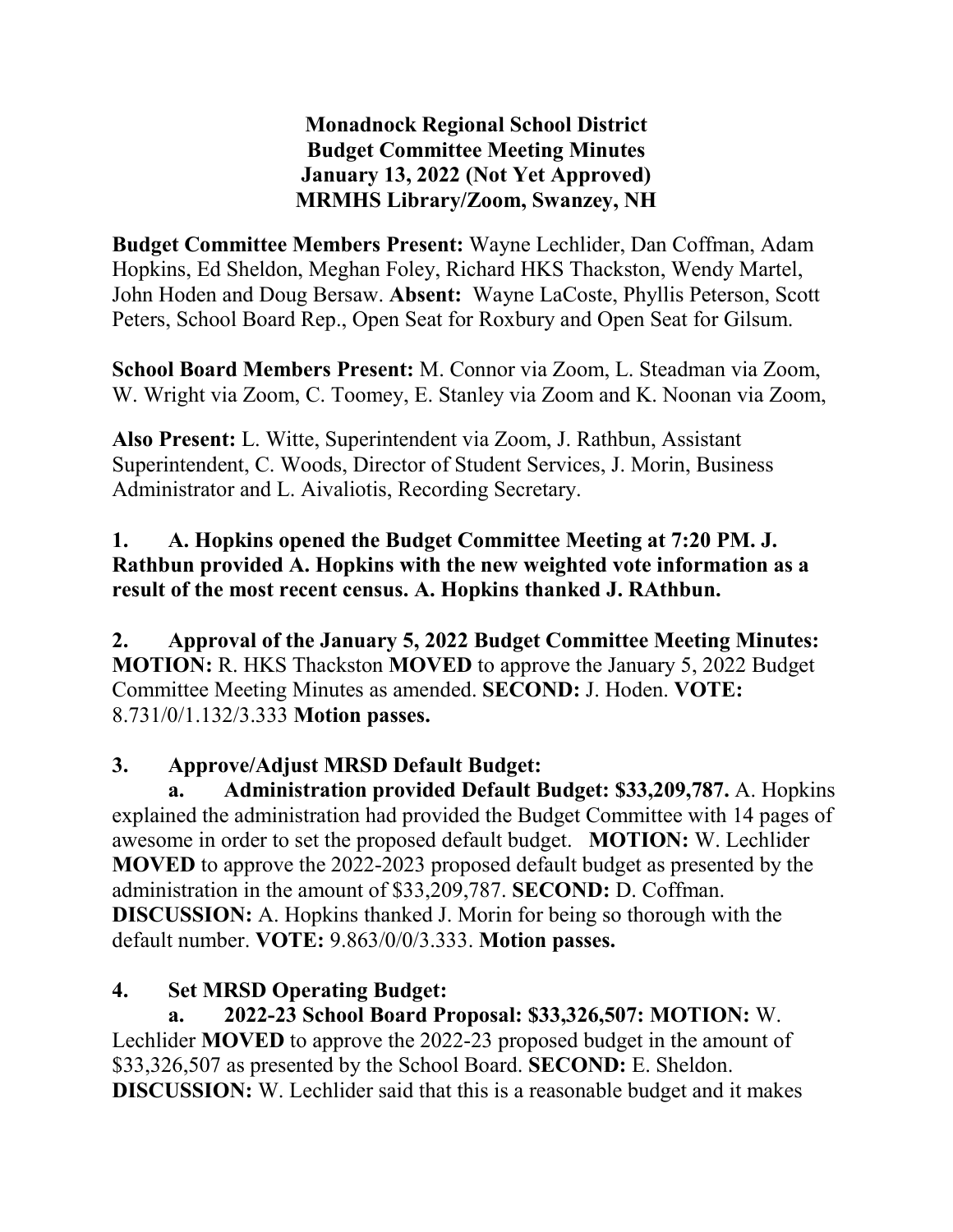sense. We do not have a reason to reduce because of COVID. All of the articles being presented add up to something of a concern. D. Coffman does not object to the 1% increase; it is a pretty flat budget. The adjustments in prior budget cycles are good and effective. He is concerned about approving the proposed budget and the increase in the contract. If we increase  $2\frac{1}{2}$  % after the second year we are talking about a massive infrastructure and the contract increase. D. Bersaw would agree with D. Coffman. He said there are 2 significant articles that he would like to support over the 3 year contract. The contracts would have a 2 million dollar increase over the 3 years. We are coming to the voters for the bond which is financially smart. D. Bersaw would like to propose a number for the proposed budget. He said the district has not spent over 30 million and the fund balance over the past 5 years has been at least 1 million dollars. Reduce the budget in the amount of the first year of the MDEA contract and reduce the unallocated fund balance by 2% that would equal about \$700,000. J. Morin explained there is a minimal increase in the proposed budget for the items we are responsible for. E. Sheldon said 1% is a solid effort by the School Board. A 1%-2% increase in the budget is a win as things are increasing. Reduce the operating budget in a few years for the contract but there is not a need now. This is a responsible increase. W. Lechlider commented he agrees with D. Coffman, D. Bersaw and respects the comments of E. Sheldon. D. Bersaw asked what the savings would be in Article Two by not redoing the walls again in the 700 and 800 wings. J.Morin explained there is so much fluctuation in construction costs. It was asked if D. Bersaw was making a motion to reduce the proposed operating budget by \$700,000. He was not it was just a suggestion. **VOTE:** 5.521/3.244/1.098/3.333. **Motion passes. MOTION:** W.Lechlider **MOVED** to support Article One as presented. **SECOND:**  R. HKS Thackston. **DISCUSSION:** E. Sheldon would like to look at the other articles before a support or not support motion on Article One. **W Lechlider and R. HKS Thackston withdrew their motion.** 

#### **5. Warrant Article Recommendations:**

**a. Discuss all fiscal year 2022-23 Warrant Articles with a monetary value, and make a Budget Committee recommendation on said Warrant Articles: Article Two Renovation to the MRMHS: MOTION:** J. Hoden **MOVED** to support Article Two, renovations to the MRMHS in the amount of \$1,193,000 as written. **SECOND:** D. Coffman. **DISCUSSION:** J. Hoden said this is well worth it. This will allow the district to do all of the work at one time and save. The cost of materials and labor are not going down. We will see dramatic savings doing it with the installation of the heating and ventilation systems. J. Morin commented that she is confident regarding the number. She also explained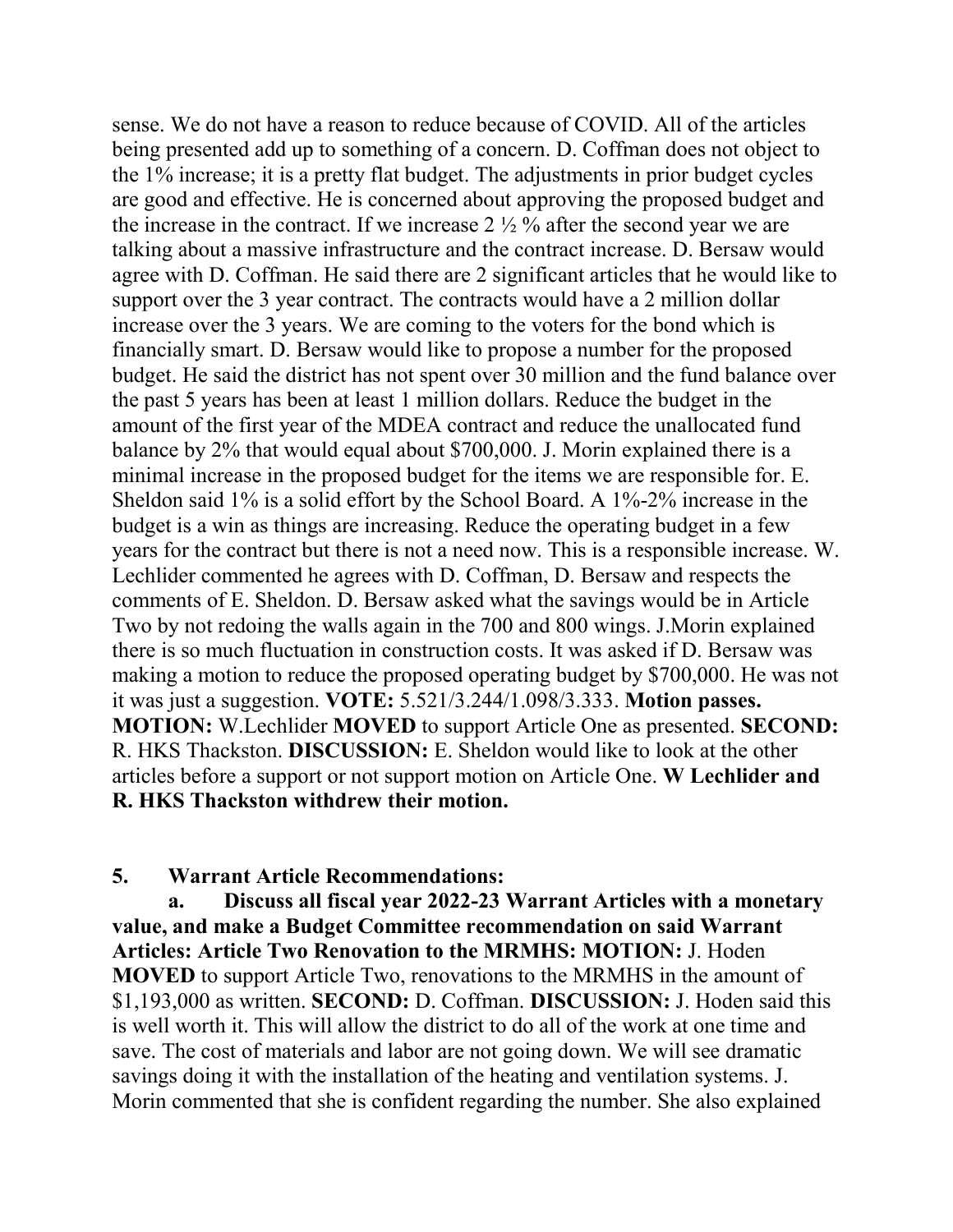the district is in contact for the specs for bid and the hope is to start potentially this summer. **VOTE:** 8.745/1.118/0/3.333. **Motion passes.** J. Morin commented that the district has the okay for the heating and ventilation systems. This will go out to bid. There are federal rules the district will have to follow. The federal government wants the district to use the funds this way.

**Article Three MDEA 3 year Contract: MOTION:** D. Bersaw **MOVED** to support Article Three the MDEA 3 year Contract as written. **SECOND:** J. Hoden. **DISCUSSION:** J. Hoden commented that the total increase over the 3 years of the contract is 6.65%. The committee has received the information provided by L. Steadman and it is displayed on the screen. W. Lechlider said he will not support the MDEA contract. The Budget Committee had asked for the contract by December 1, 2021. We were told that there was give and take in the contract. He does not see mutual gain. He said the Budget Committee should not support this contract. R. HKS Thackston would ask for the emails received from L.Steadman today to be attached to the minutes. D. Coffman commented that he is reasonably frustrated but is happy to get the information from L. Steadman. Regarding the steps he wants to see where the increases are. He knows the increased amounts but he does not have faith in something that has come in late. He will not support but if there is more information before the Deliberative he will support. He would have liked to have the information earlier. E. Sheldon commented that in business the average increase is between 2% and 4%. If the contract fails and we have to have this contract on the warrant next year it might hurt the bond. Based on what D. Coffman has said, can the Budget Committee vote to support or not support the articles on January 25, 2022. A. Hopkins said the date for the articles is January 27, 2022. E. Sheldon asked if we can wait until January 27 to support or not support the contract. J. Morin explained at several meetings the administration mentioned the open positions and it was mentioned by committee members to pay them more. In 2016 a contract and 2017 there was no MDEA contract, in 2018 a one year contract, in 2019 a 2 year contract with an increase of less than a 2% for both years and in 2020 a 2.2% increase. Voting down this contract will not fill the vacant positions. M. Foley asked if when comparing salaries in other districts was the quality of education and the structure of the districts considered. It was commented that the vacancies are for support staff and specialists. J. Morin explained the unfilled positions are elementary positions, specialists who are in the MDEA contract, MDEA and Math. There will be a MESSA contract next year. W. Martel asked about the other benefits. J. Morin explained 81% of the insurance is paid for by the district and 19% paid for by the employee. W. Lechlider asked why the additional information at 6:00 PM tonight. D. Coffman mentioned the 2  $\frac{1}{2}$ % bonus everyone in the district had recently received. J. Rathbun explained the steps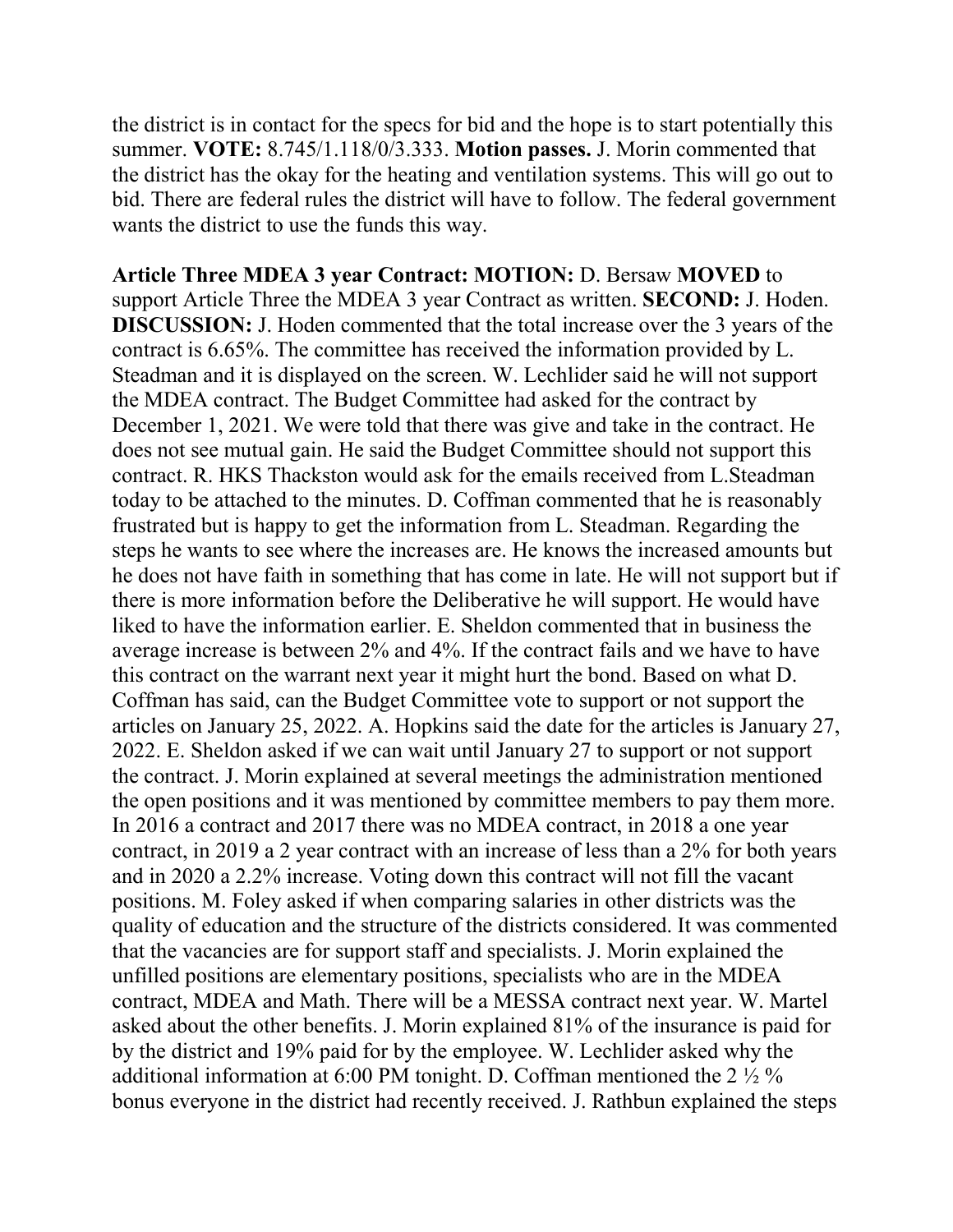are retroactive but not the money if the contract fails. No retroactive money. E. Sheldon commented we can back off the amount of the second year of the contract and have it come out of the budget. We should not look at the 36 million in 3 years. L. Steadman commented that they realized the Budget Committee wanted the information a month ago, you would not have liked the contract. The additional information asked by the Budget Committee is not our job. The redline in the contract is the information. Do not spite the teachers if you are mad at the School Board. E. Sheldon feels that he has not had time to digest the information provided tonight. He would like to wait until January 27, 2022. Take the additional time. **VOTE:** E. Sheldon would like to table the motion. A. Hopkins explained the vote had begun. L. Steadman commented that Robert's Rules of Order say that tabling a motion overrides everything. A. Hopkins commented that the Budget Committee does not follow Roberts Rules. 2.263/6.502/1.098/3.333. **Motion fails.** 

**Article Four: To discontinue the MRSD Health and Dental Expendable Trust: MOTION:** J. Hoden **MOVED** to support Article Four as written. **SECOND:** E. Sheldon. **VOTE:** 9.863/0/0/3.333. **Motion passes.** 

**Article One: Operating Budget: MOTION:** E. Sheldon **MOVED** to support Article One as written. **SECOND:** W. Lechlider **VOTE:** 9.863/0/0/3.333. **Motion passes.** 

**Article Five: To raise and appropriate the sum of \$63,347 to be added to the School Building ExpendableTrust: MOTION:**R. HKS. Thackston **MOVED** to support Article Five as written. **SECOND:** D. Bersaw. **VOTE:** 9.863/0/0/3.333. **Motion passes.** 

**Article Six: To raise and appropriate the sum of \$1 to be added to the Special Education Expendable Trust. MOTION:** W. Lechlider **MOVED** to support Article Six as written. **SECOND:** R. HKS. Thackston. **VOTE:** 9.863/0/0/3.333. **Motion passes.** 

**Article Seven: To raise and appropriate the sum of \$1 for the Before and After School Program: MOTION:** R. HKS.Thackston **MOVED** to support Article Seven as written. **SECOND:** W. Lechlider. **VOTE:** 9.863/0/0/3.333. **Motion passes.** 

**Article Eight: To raise and appropriate the sum of \$50,000 to be added to the District Vehicle Expendable Trust: MOTION:** R. HKS. Thackston **MOVED** to